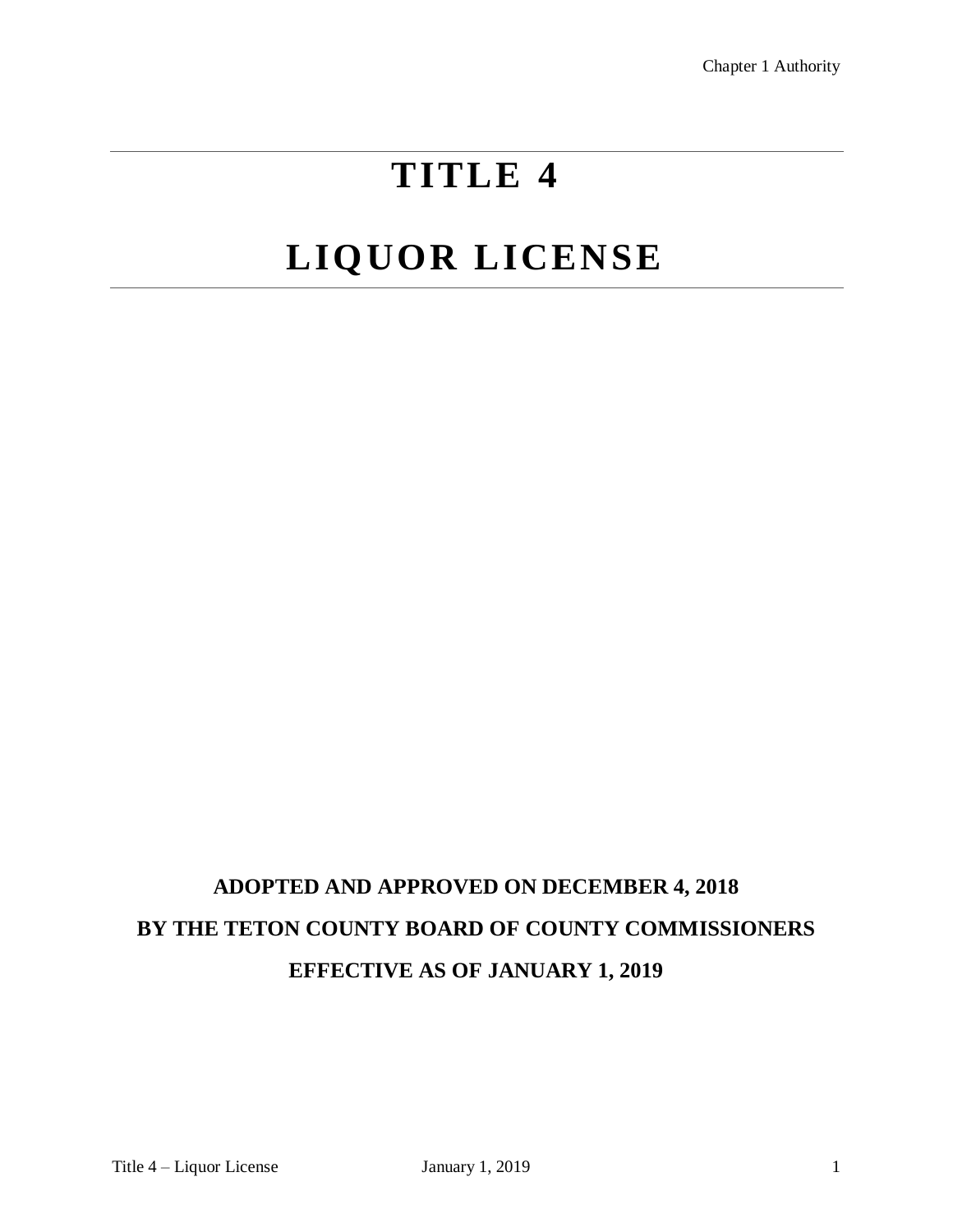### **CHAPTER 1 – AUTHORITY**

#### **4-1-1 AUTHORITY TO PROMULGATE REGULATIONS AND EFFECTIVE DATE**

- a. Wyoming Statute  $$12-4-104(b)(v)$  (LexisNexis 2017) authorizes board of county commissioners to enact reasonable restrictions or standards on the issuance, transfer and renewal of liquor licenses and permits.
- b. These regulations shall become effective on January 1, 2019.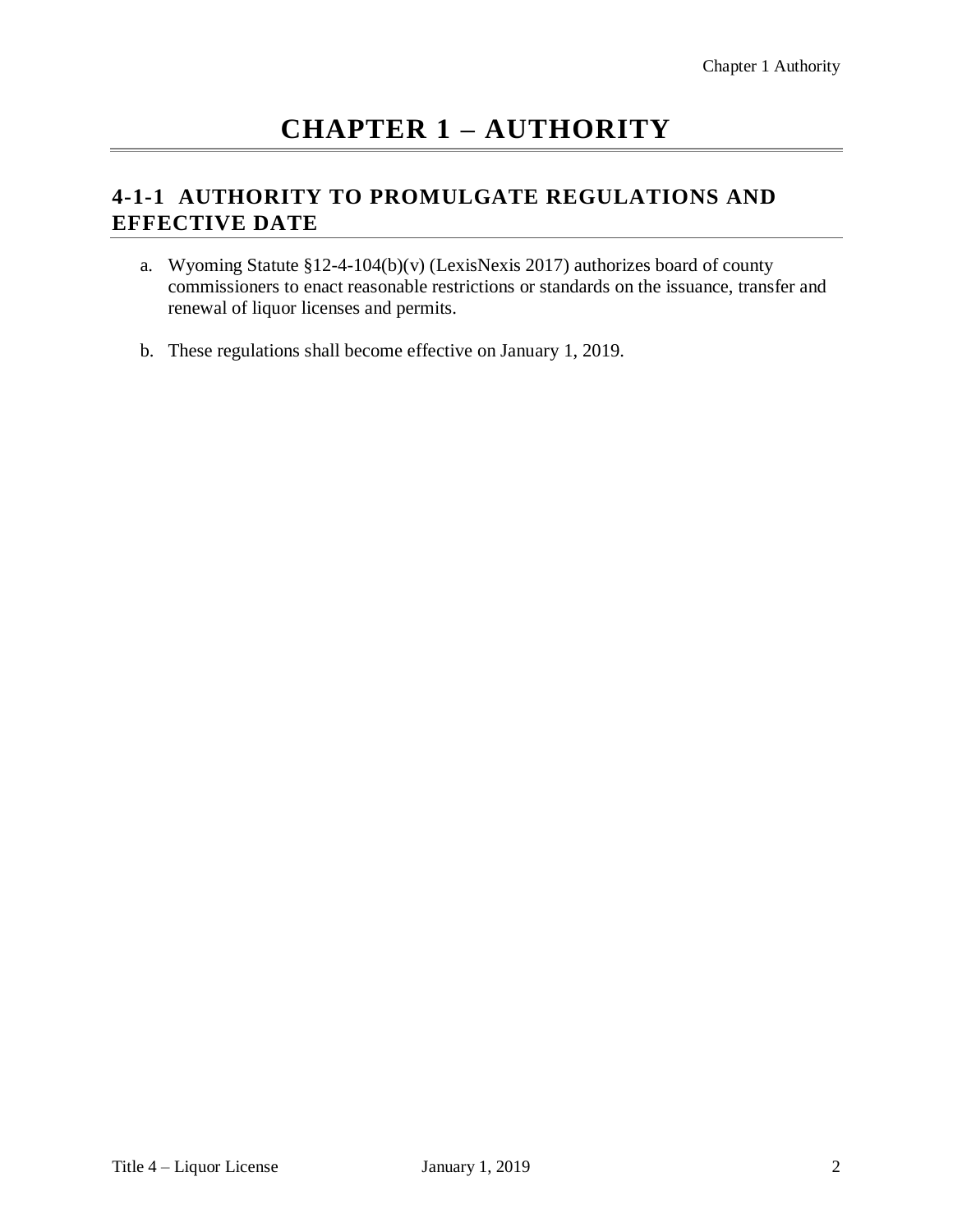### **CHAPTER 2 – DECLARATIONS**

### **4-2-1 SALE AND USE OF ALCOHOL IS A PUBLIC HEALTH CONCERN**

a. The Teton County Board of County Commissioners hereby declare that the Sale and Use of Alcoholic Beverages in Teton County is a public health concern.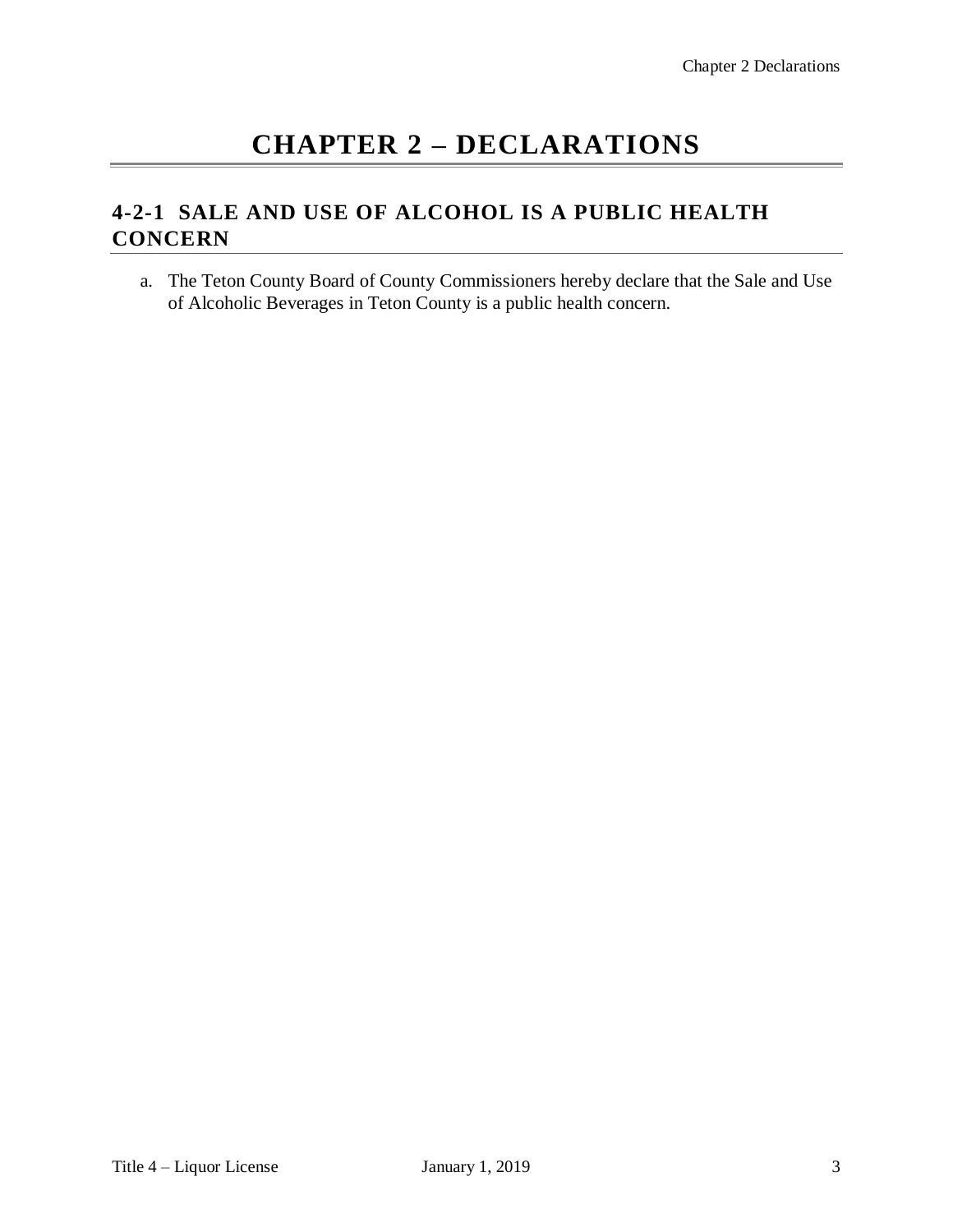### **CHAPTER 3 – GROUNDS FOR DENYING RENEWAL OF LICENSE OR PERMIT**

#### **4-3-1 GROUNDS FOR DENYING RENEWAL OF LICENSE OR PERMIT**

- a. A license or permit shall not be renewed if the Board of County Commissioners finds from evidence presented at the hearing required under Wyoming Statutes §12-4-104, as amended, any of the conditions found under Wyoming Statutes §12-4-104(b) or violations of subsection c of this section.
- b. The holder of an expired annual license, or one due for expiration, has a preference right to a renewal of that license for the same location, but such preference exists only to the extent explicitly authorized under Wyoming Statutes §12-4-107(c), as amended. No other preference rights are authorized or recognized by the County. The preference right granted under this section shall expire thirty (30) days after the expiration date shown on the most recently issued license or permit.
- c. The following actions, whether one (1) or more, may constitute a basis for nonrenewal of a license or permit:
	- i. Failure of the license holder to comply with any provisions of this title;
	- ii. Three (3) or more convictions by the license holder or its employees in any calendar year for the sale of alcohol to underage persons;
	- iii. Failure of the license holder to comply with building occupancy limits after being advised of excess occupancy by the County Building Official or Fire Marshal.
	- iv. A pattern (three (3) or more in one (1) year calendar year) of failing to report incidents of assault and battery, disorderly conduct, sexual assault, discharge of firearms, or any other illegal act upon the premises which results in injury to persons or property, and which the license holder knew or should have known about;
	- v. Conviction of any nonprocedural violation of state or local liquor laws;
- d. Failure to comply with the Plan of Operations set forth in the license application shall be grounds for non-renewal of the license by the Board of County Commissioners.

#### **4-3-2 GROUNDS FOR SUSPENSION OR REVOCATION**

a. Wyoming Statute §12-7-103 authorizes the County to suspend a liquor license or permit if the licensee has not paid sales taxes. The determination that a licensee has not paid sales taxes will be determined by the State Liquor Division, with the Wyoming Department of Revenue.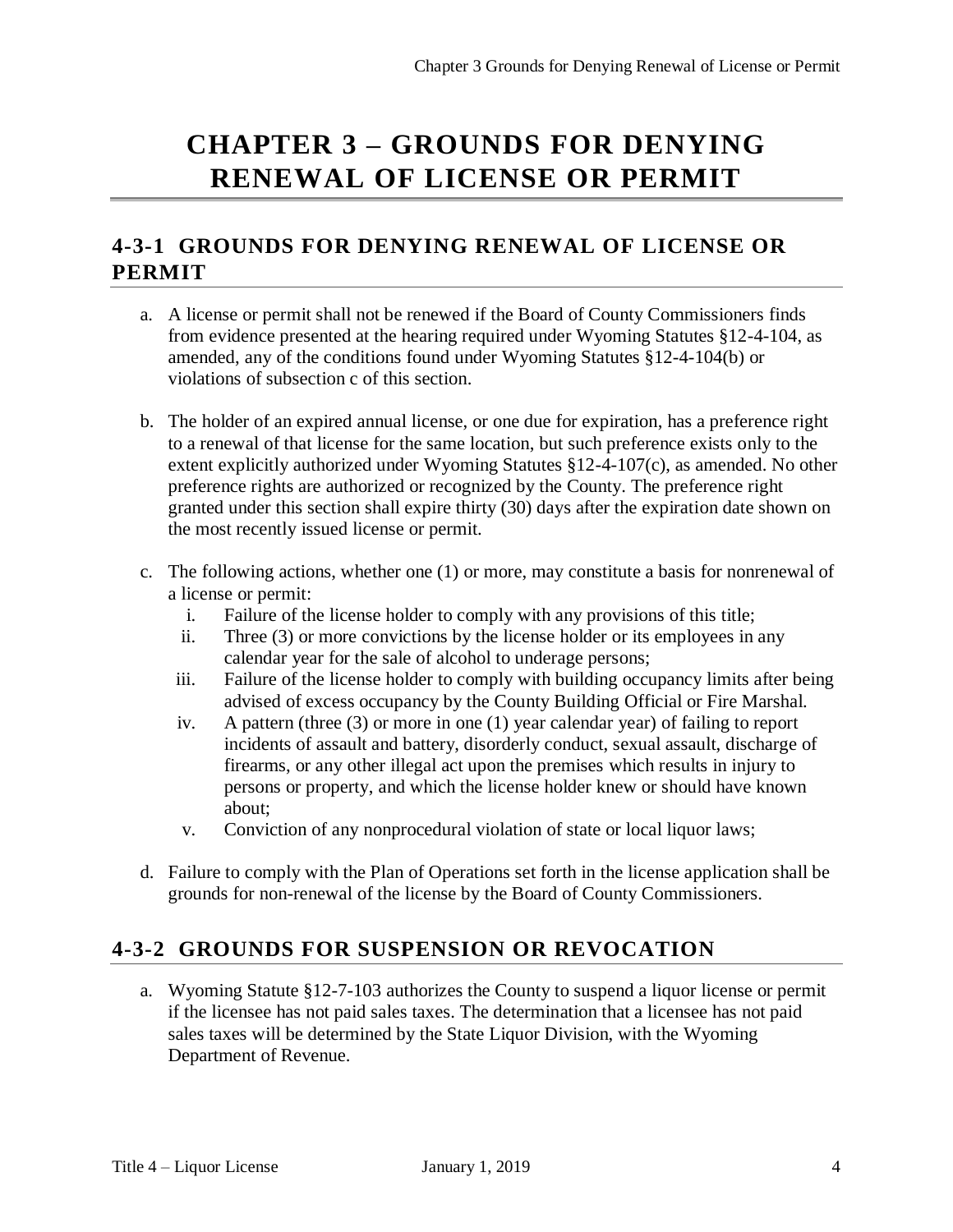- b. After receiving a certified order from the Liquor Division that a licensee or permittee owes sales taxes to the state, the Teton County Clerk will notify the licensee or permittee by certified mail of the hearing on whether the license or permit should be suspended.
- c. The suspension hearing will be conducted under rules adopted by the County. The Liquor Division's order of delinquency and all evidence presented at the Liquor Division's hearing will be admitted and considered prima facie evidence of licensee's or permittee's tax delinquency.
- d. In the event a license or permit is suspended in accordance with this section, the holder of the license or permit may appeal the suspension in accordance with the provisions of Wyoming Statute §12-7-103, as amended.
- e. The suspension of the license or permit shall remain in effect until either the governing body lifts the suspension, a court of competent jurisdiction lifts the suspension, or the Teton County Clerk receives certified notice from the state that the sales tax liability has been satisfied.
- f. In the event a suspension occurs:
	- i. The Teton County Clerk shall send by certified mail one copy of each of the suspension notices to the last known address of the license of permit holder and to the Director of the Wyoming Liquor Division of the State of Wyoming;
	- ii. The Teton County Clerk shall post one (1) copy of the suspension notice of the licensed or permitted premises;
	- iii. Immediately upon the posting of the suspension notice, the sale, offering to sell, distribution, or traffic of alcoholic liquor or malt beverages is unlawful; and,
	- iv. The licensee or permittee shall either remove all of the alcoholic liquor and malt beverages from the licensed premises or secure the alcoholic liquor or malt beverages in a manner approved in writing by the Teton County Sheriff or his/her designee.
- g. When a liquor license holder has acted in violation of this county title or Wyoming Statute §12-1-101 et seq., the County may take action pursuant to Wyoming Statute §12- 7-201, as amended, seeking revocation of the license or permit. Any revocation procedures of a license or permit will be in accordance with Wyoming Statute §12-7-101 through §12-7-201.

### **4-3-3 RESPONSIBLE BEVERAGE SERVER TRAINING**

a. All persons employed at any licensee business operating with a liquor license issued by Teton County who are engaged in the selling or serving of alcoholic beverages or the managing thereof (hereinafter referred to as an "alcohol server staff"), shall successfully complete an alcohol server training program as approved by Wyoming Statute §12-2-402, within ninety (90) days of the start of their employment, or the effective date of this rule, whichever is later, and shall keep the certification in good standing for so long as serving alcoholic beverages.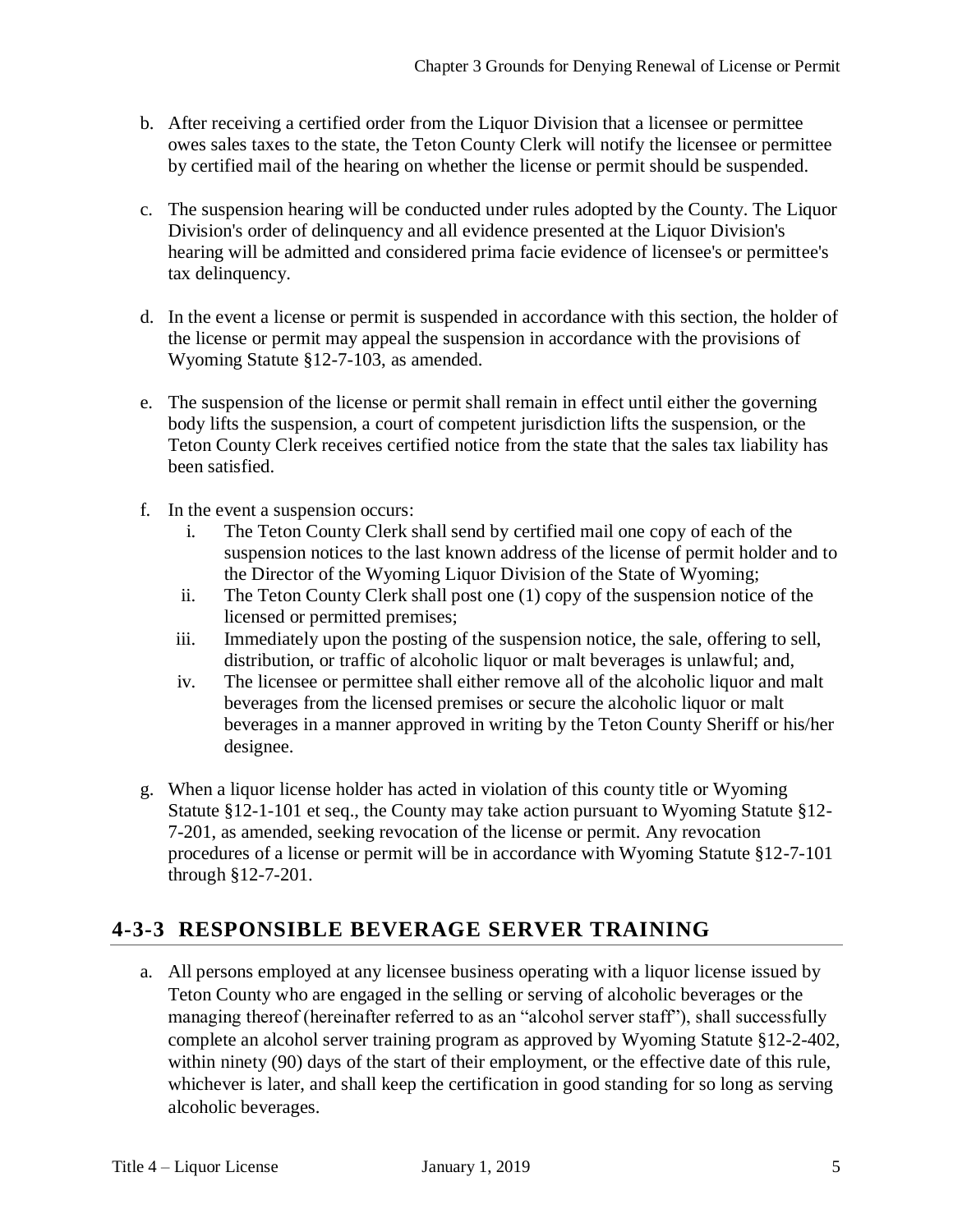- b. All certificates of completion of alcohol server training shall be valid for 3 years. All alcohol server staff shall renew and complete their responsible beverage server training renewal prior to the 3-year expiration period.
- c. Every licensee shall maintain a server training record for all alcohol server staff, including their date of hire, and proof that each of them has successfully completed the alcohol server training required, and any renewals to maintain their certification. Every licensee shall keep the server training records available for review and copying at any time that the licensed establishment is open. All records of compliance shall be submitted to the County Clerk for consideration in the renewal process.
- d. No alcohol server staff shall consume alcohol while serving or selling alcohol to the public.
- e. Any violation of the section shall be deemed a violation of the liquor license or permit and shall be considered in Section 6-3-1 as grounds for denial for the annual renewal of the license.

### **4-3-4 FALSE INFORMATION**

a. It is unlawful for any person to knowingly submit false information or false facts as true, on an application for any license or permit authorized by this chapter. Each application submitted shall be affirmed as being true and correct to the best of the applicant's knowledge.